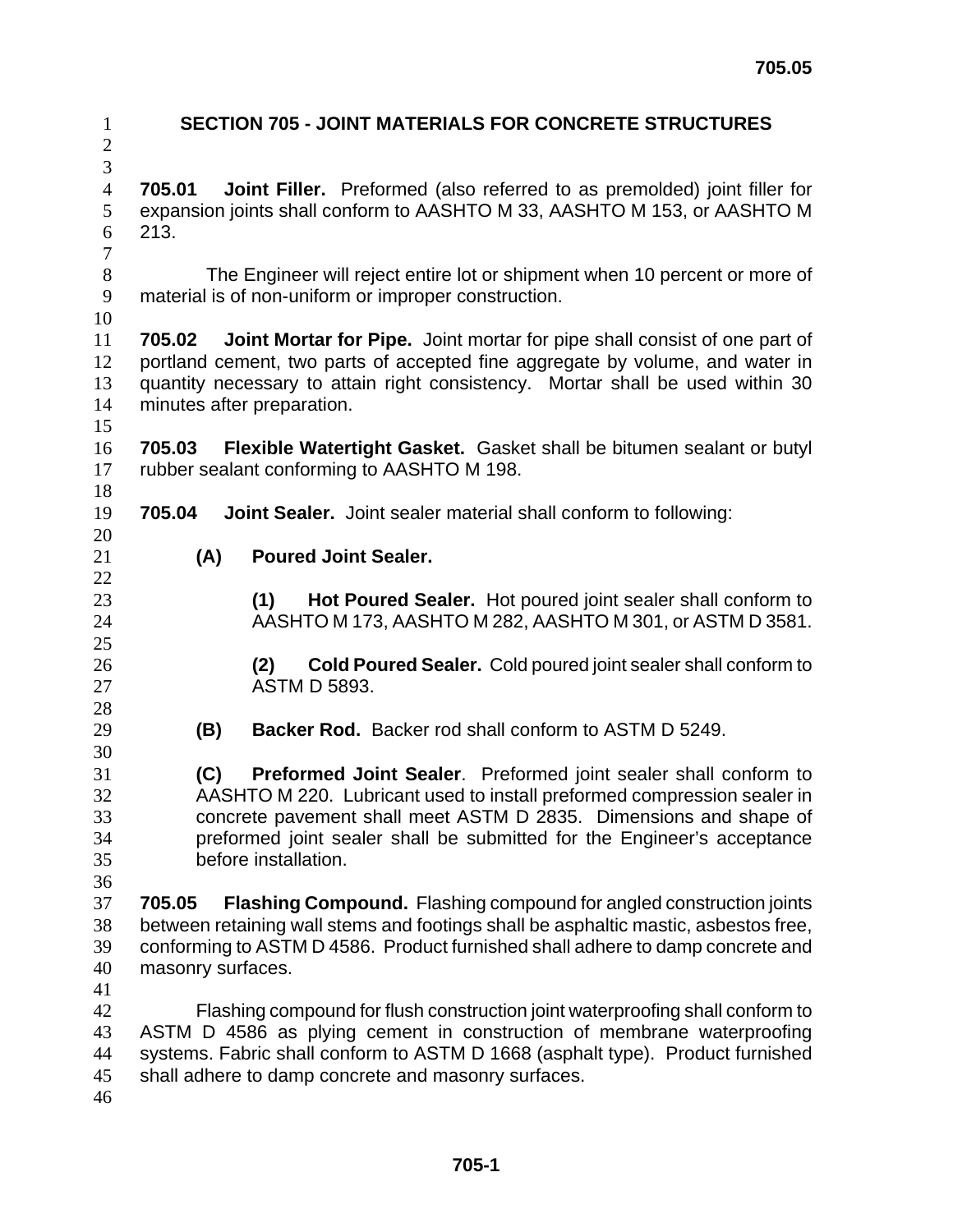| 46       |                                                                                                                                                                 |  |  |  |  |
|----------|-----------------------------------------------------------------------------------------------------------------------------------------------------------------|--|--|--|--|
| 47       |                                                                                                                                                                 |  |  |  |  |
| 48       | 705.06<br>Waterproofing.                                                                                                                                        |  |  |  |  |
| 49       |                                                                                                                                                                 |  |  |  |  |
| 50<br>51 | (A)<br><b>Asphalt Primer.</b> Asphalt primer shall conform to AASHTO M 116.                                                                                     |  |  |  |  |
| 52       | (B)<br><b>Fabric.</b> Fabric for waterproofing shall conform to ASTM D 1668.                                                                                    |  |  |  |  |
| 53       |                                                                                                                                                                 |  |  |  |  |
| 54       | (C)<br><b>Asphalt.</b> Asphalt for waterproofing shall conform to AASHTO M 115.                                                                                 |  |  |  |  |
| 55<br>56 | 705.07<br><b>Waterstop.</b> Waterstop shall be rubber or polyvinyl chloride (PVC).                                                                              |  |  |  |  |
| 57       |                                                                                                                                                                 |  |  |  |  |
| 58<br>59 | Certificate of Compliance shall be submitted by the Contractor before<br>installation to show that waterstop proposed for use conforms to the contract          |  |  |  |  |
| 60       | requirements and test results.                                                                                                                                  |  |  |  |  |
| 61       |                                                                                                                                                                 |  |  |  |  |
| 62       | <b>Rubber Waterstop.</b> Rubber waterstop shall be plain or synthetic<br>(A)                                                                                    |  |  |  |  |
| 63       | rubber.                                                                                                                                                         |  |  |  |  |
| 64       |                                                                                                                                                                 |  |  |  |  |
| 65<br>66 | Plain rubber waterstop shall be made from high-grade compound                                                                                                   |  |  |  |  |
| 67       | consisting of new plantation rubber, reinforcing carbon black, zinc oxide,<br>accelerators, antioxidants, and softeners. Compound shall contain more than       |  |  |  |  |
| 68       | 72 percent new plantation rubber by volume.                                                                                                                     |  |  |  |  |
| 69       |                                                                                                                                                                 |  |  |  |  |
| 70       | Synthetic rubber waterstop shall be made from compound comprised                                                                                                |  |  |  |  |
| 71       | of neoprene or GR-S, reinforcing carbon black, zinc oxide, polymerization                                                                                       |  |  |  |  |
| 72       | agent, and softener. Compound shall contain more than 70 percent                                                                                                |  |  |  |  |
| 73       | neoprene or GR-S by volume.                                                                                                                                     |  |  |  |  |
| 74       |                                                                                                                                                                 |  |  |  |  |
| 75       | Physical properties of rubber waterstop shall conform to Table                                                                                                  |  |  |  |  |
| 76       | 705.07-1.                                                                                                                                                       |  |  |  |  |
| 77       |                                                                                                                                                                 |  |  |  |  |
| 78       | Waterstop shall be molded or extruded with integral cross section.                                                                                              |  |  |  |  |
| 79       | Section shall be uniform with permissible variation in dimensions of 1/32 inch                                                                                  |  |  |  |  |
| 80<br>81 | plus or minus. The Engineer will not permit splices in straight strips. Strips<br>and special connection pieces shall be cured completely so that cross section |  |  |  |  |
| 82       | is dense, homogeneous, and free of porosity.<br>Junctions in special                                                                                            |  |  |  |  |
| 83       | connection pieces shall be fully molded. During vulcanizing, joint shall be                                                                                     |  |  |  |  |
| 84       | held securely by suitable clamps. Material at splices shall be dense and                                                                                        |  |  |  |  |
| 85       | homogeneous throughout cross section.                                                                                                                           |  |  |  |  |
| 86       |                                                                                                                                                                 |  |  |  |  |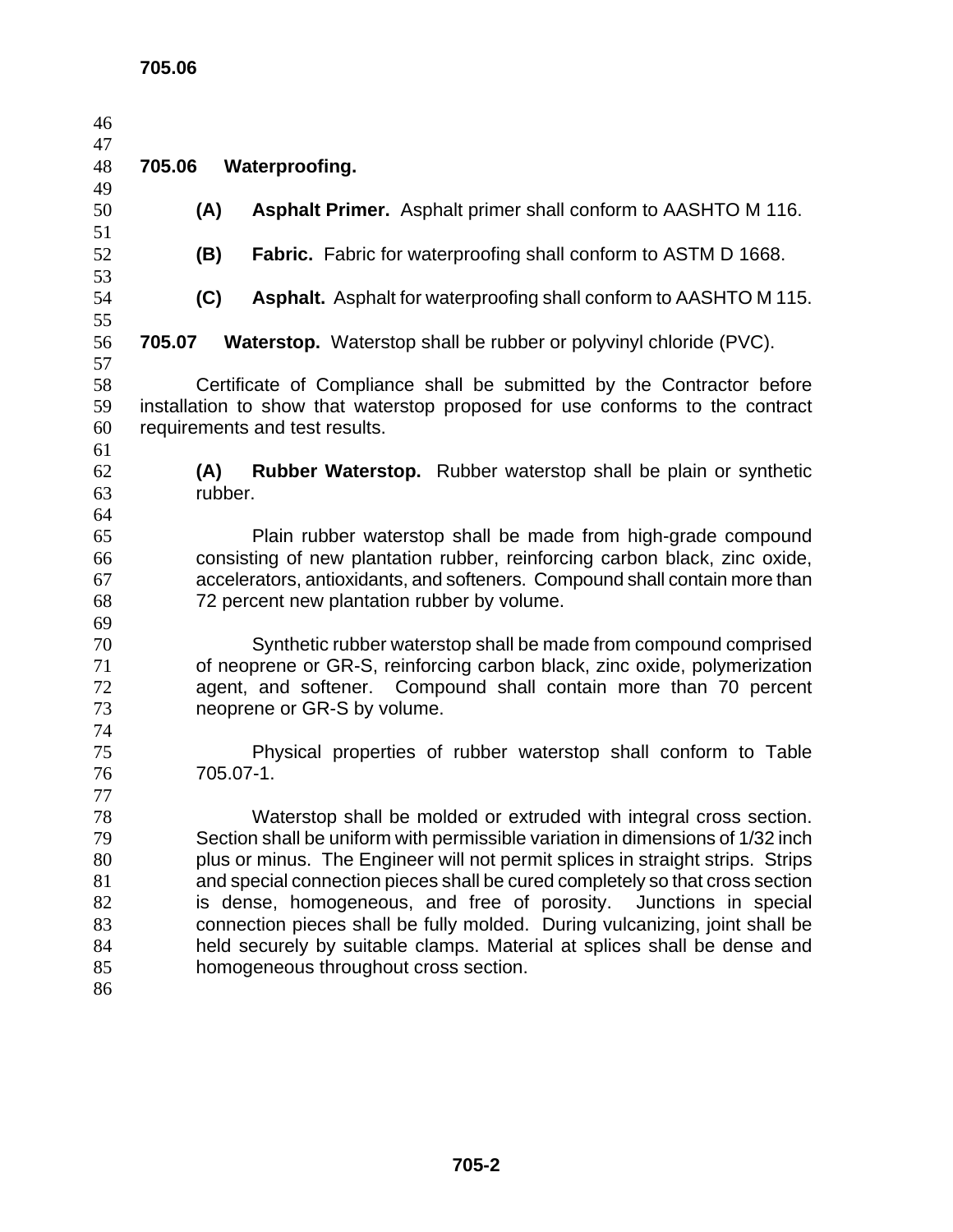| TABLE 705.07-1 - PHYSICAL PROPERTIES OF RUBBER<br><b>WATERSTOP</b>                                                                                                                                                         |                               |                                   |  |  |
|----------------------------------------------------------------------------------------------------------------------------------------------------------------------------------------------------------------------------|-------------------------------|-----------------------------------|--|--|
| <b>PHYSICAL PROPERTIES</b>                                                                                                                                                                                                 | <b>PLAIN</b><br><b>RUBBER</b> | <b>SYNTHETIC</b><br><b>RUBBER</b> |  |  |
| Shore Durometer, ASTM D 2240                                                                                                                                                                                               | $55 - 65$                     | $50 - 70$                         |  |  |
| Tensile Strength, minimum psi, ASTM D 412                                                                                                                                                                                  | 3,500                         | 2,500                             |  |  |
| Elongation at Break, minimum percent                                                                                                                                                                                       | 550                           | 425                               |  |  |
| Unit Stress, minimum psi at 300 percent<br>elongation                                                                                                                                                                      | 1,100                         |                                   |  |  |
| Unit Stress, minimum psi at 500 percent<br>elongation                                                                                                                                                                      | 2,800                         |                                   |  |  |
| Tensile Strength and Elongation, minimum<br>percent of original ASTM D 572 after 7 days in<br>air at 158 degrees $F + 2$ degrees F, or after 4<br>days in oxygen at 158 degrees $F + 2$ degrees<br>F, and 300 psi pressure | 65                            | 65                                |  |  |

88

99

102

Molds shall be cast iron or mild steel, suitably constructed for continuous production. Cavities shall be unfinished but reasonably smoothed to produce uniform section with permissible variation in dimensions of 1/32 inch plus or minus. Molds can be constructed in such manner that they may be used for casting other different sections by blanking certain portions of 94 molds. 95

- 96 Field splice shall be fully molded. Splice face shall be beveled at 97 angle of 45 degrees or flatter. Finished splice shall have tensile strength of 98 more than 50 percent of that of unspliced material.
- 100 **(B) PVC Waterstop.** PVC waterstop shall conform to Corps of Engineers' 101 Specification No. CRD-C572.
- 103 Field splice for PVC waterstop shall be made by heat-sealing adjacent 104 surfaces in accordance with manufacturer's recommendations. 105 Thermostatically controlled electric source of heat shall be used to make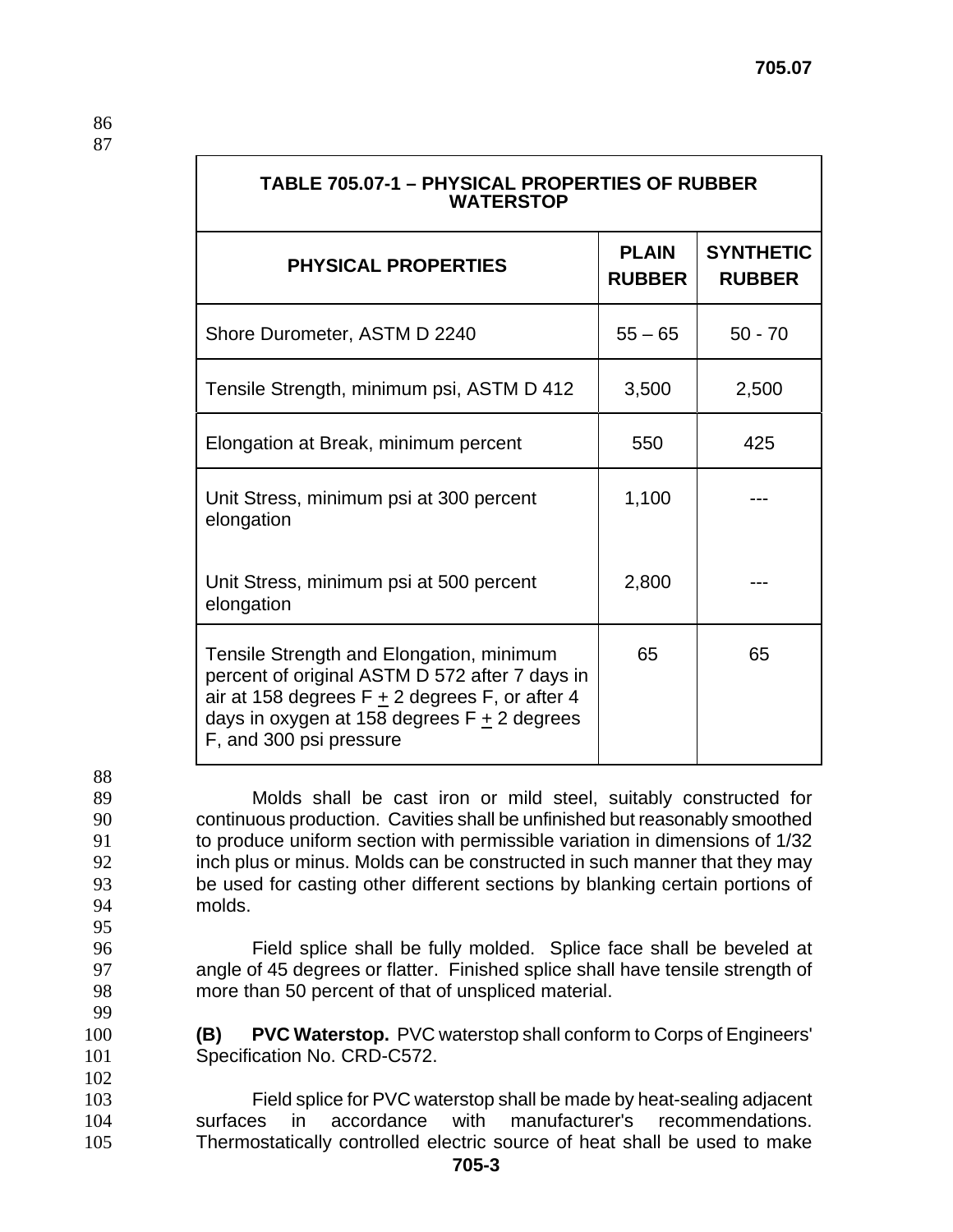splices. Apply only enough heat to melt plastic. **705.08 Mortar for Manhole.** Mortar shall conform to Section 601 - Structural Concrete. Mortar shall be used before attainment of initial set. Retempering of mortar with water will not be allowed. **(A) Mortar for Water System and Storm Drain Manholes.** Mortar shall include one part of portland cement and two and a half parts of fine 114 aggregate by volume. **(B) Mortar for Sanitary Sewer Manhole.** Mortar shall include one part of portland cement and three parts of fine aggregate by volume. Fine aggregate containing no calcareous sand shall be used when mortar comes in direct contact with sewage or sewage gases. **705.09 (Unassigned) 705.10 (Unassigned) 705.11 Jointing Compound for Sewer Pipe.** Jointing compound shall consist of filled hydrocarbon plastic material containing 57 to 62 percent inorganic matter. Joint compound shall be easily pourable at temperatures above 430 degrees F and shall maintain its filler in suspension during use. **(A) Resistance to Water, Acids, and Alkalis.** Jointing compound shall show no visual or other evidence of surface attack after prolonged exposure 133 to water and to solutions consisting of 5 percent H<sub>2</sub>SO<sub>4</sub>, 5 percent NaOH, and 5 percent NaOCI. **(B) Adhesion and Tensile Strength.** Jointing compound shall meet the following tension test requirements: **(1)** Providing test blocks of fired sewer pipe material shaped to be **able to clamp into tension testing machine, (2)** Providing test surface area of one square inch in plane perpendicular to direction of pull, and **(3)** Joining test blocks by compound to be tested and leaving about 146 1/2 inch thickness of compound between blocks. Allow compound to solidify, and then soak entire assembly in water at 77 degrees F for 24 hours. While compound is still wet, break compound into at least three samples under average breaking tension of 200 pounds per 151 square inch or greater. Let breaks be through compound itself and not at interface between compound and blocks.